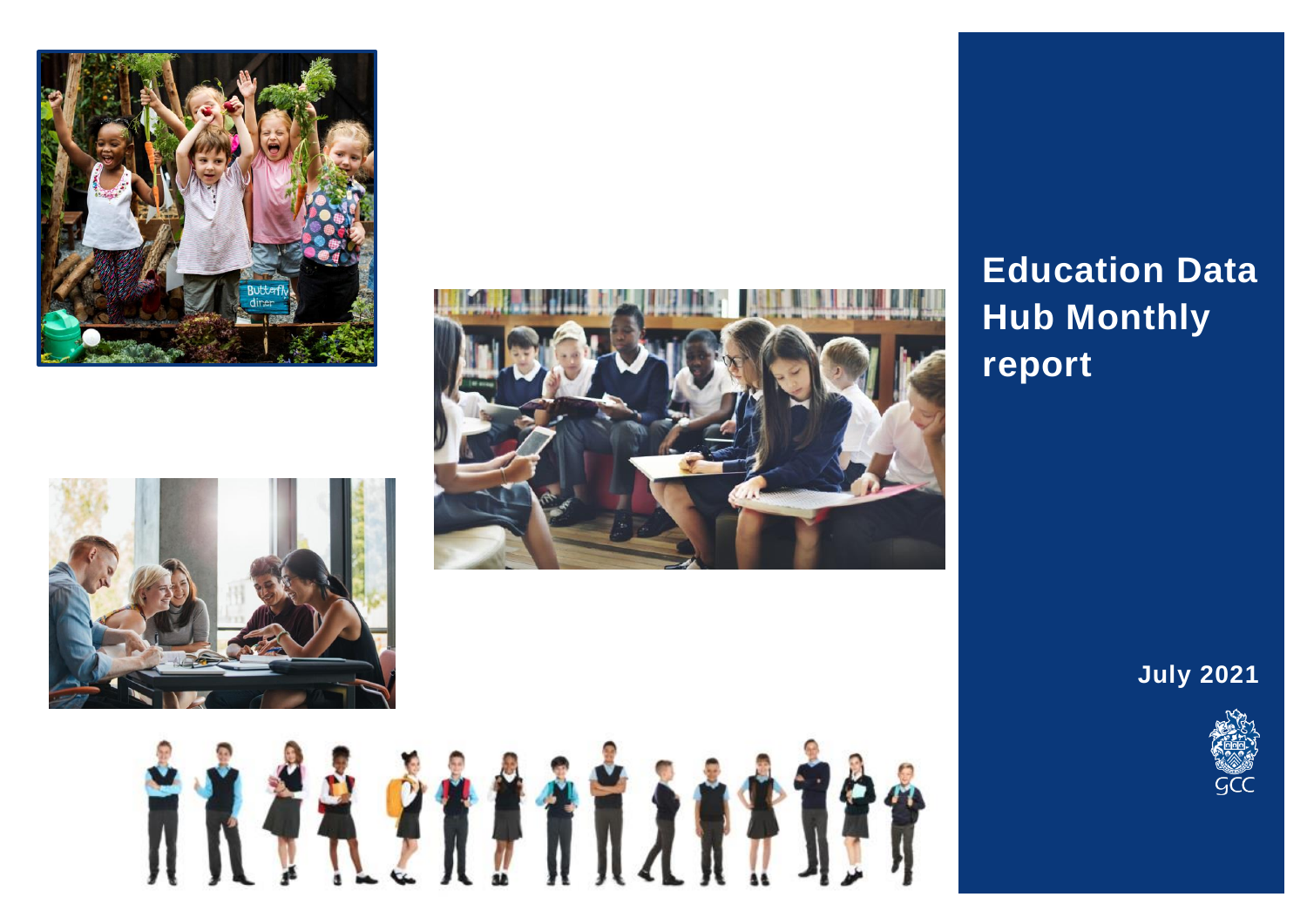# **Children and young people with Special Educational Needs and Disabilities (SEND)**

There are two published sets of data relating to children and young people with Special Educational Needs and Disabilities (SEND). These are:

 **Education, health and care plans: England** – Information from the statutory SEN2 collection on children and young people aged 0 to 25 with an Education, Health and Care (EHC) plan maintained by local authorities (see:

[https://www.gov.uk/government/statistics/education-health-and](https://www.gov.uk/government/statistics/education-health-and-care-plans-england-2020)[care-plans-england-2020\)](https://www.gov.uk/government/statistics/education-health-and-care-plans-england-2020).

 **Special educational needs in England** – Information from the January school census on pupils with special educational needs (SEN) and SEN provision in schools (see:

[https://www.gov.uk/government/statistics/special-educational](https://www.gov.uk/government/statistics/special-educational-needs-in-england-january-2020)[needs-in-england-january-2020\)](https://www.gov.uk/government/statistics/special-educational-needs-in-england-january-2020),

### **Pupils with Special Educational Needs**

**(Source: Special educational needs in England, January 2020 School Census)**

The most recent published data is from the January 2020 school census.

In Gloucestershire, the number of pupils with special educational needs (SEN) has continued to increase from 13,381 (14.4%) in January 2016 to 16,251 (16.8%) in January 2020. Nationally, 1,373,800 pupils have SEN, representing 15.5% of all pupils. This is an increase from 14.9% of all pupils in 2019. In the county, as nationally, this is driven by an increase in both the number of pupils with an Education, Health and Care (EHC) plan and with SEN Support.



**Figure 1: % of Pupils with Special Educational Needs (All schools), January 2015 to January 2020**

# **Pupils with an Education, Health and Care (EHC) plan**

In January 2020, 3,148 pupils (3.3%) in Gloucestershire had a statement or an EHC plan. This is an increase of 229 compared to the previous year when 2,919 pupils (3.0%) were recorded as having a statutory plan. Nationally the percentage of pupils with a statement or an EHC plan has also increased, from 3.1% (271,200) of the total pupil population in January 2019 to 3.3% (294,800) in January 2020.

In Gloucestershire's state-funded schools and academies, 2,936 pupils (3.3%) had a statement or an EHC plan compared to 2,753 pupils (3.1%) in 2019. Nationally, 3.3% of pupils in state-funded schools (excluding state-funded nurseries) had an EHC plan compared to 3% in 2019.

# **Pupils with SEN Support**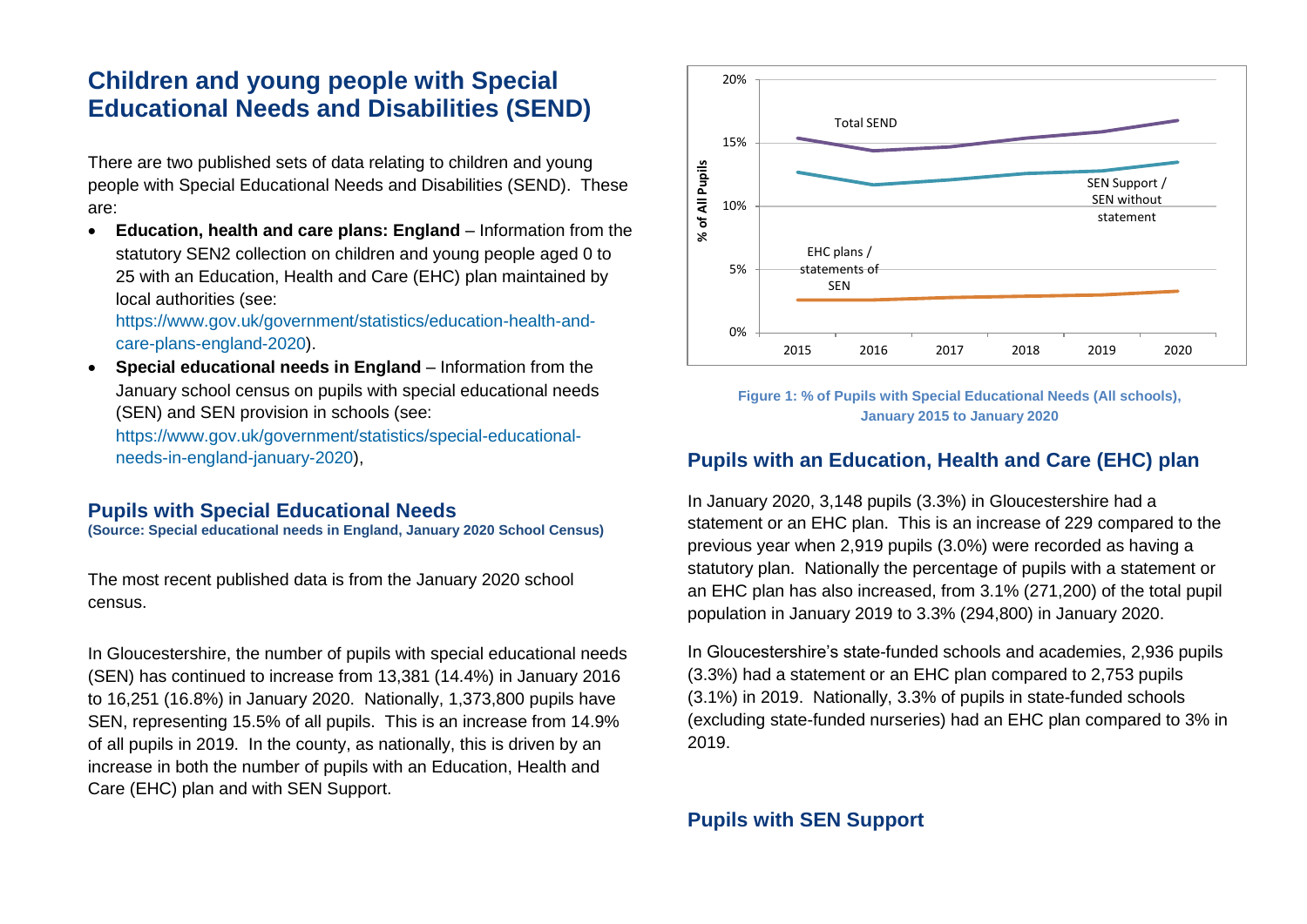A further 13,103 pupils (13.5%) in Gloucestershire have SEN support, an increase from 12,372 (12.8%) in 2019. The number and proportion of pupils with SEN support has also increased nationally, from 11.9% of all pupils in 2019 to 12.1% in 2020.

In Gloucestershire's state-funded schools and academies, 11,728 pupils (13.3%) have SEN support compared to 11,276 (12.8%) pupils in 2019. Nationally, 11.9% of pupils in state-funded schools (excluding state-funded nurseries) have SEN support compared to 11.7% in 2019.

### **SEN Provision by school type**

In January 2020, 82.7% of Gloucestershire pupils with SEN attended state-funded primary and secondary schools (54.3% of pupils with an EHC plan and 89.5% with SEN support). This is a decrease compared to the previous year (84.1%). The percentage of pupils with SEN attending state-funded primary and secondary schools nationally has remained relatively constant (82% in January 2020 and 82.3% in 2019).

In state-funded primary schools in Gloucestershire, 2.2% of pupils have an EHC plan, a marginal increase from 2.1% in 2019. The percentage of pupils with SEN support has also risen from 14.7% in 2019 to 15.2% in 2020. The percentage of pupils with SEN in state-funded primary schools is higher in the county than nationally, with 1.8% of pupils with an EHC plan (compared to 1.6% in 2019) and 12.8% with SEN support (up from 12.6% last year). Pupils with SEN in state-funded primary schools constitute 51.2% of all pupils with SEN in the county compared to 49.9% nationally. Proportions are slightly lower both locally and nationally compared to 2019 (52.8% and 50.8%, respectively).

The percentage of pupils with an EHC plan in state-funded secondary schools remains constant at 1.6%. The proportion of pupils with SEN support has increased from 10.9% to 11.4%. In England, the percentage of pupils with an EHCP in state-funded secondary schools increased to 1.8% in January 2020 from 1.7% in 2019. The percentage of pupils with SEN support increased from 10.8% to 11.1%. Overall,

pupils in secondary schools make up 31.5% of all SEN pupils, this is slightly lower than in 2019 (31.3%). In England, pupils in secondary schools with SEN account for 32.0% of all pupils with SEN (31.4% in 2019).

The number of pupils in state-funded special schools continues to rise, from 1,172 pupils on roll in January 2019 to 1,292 in January 2020 (an increase of 4.9%). In England, the number of pupils in state-funded special schools has increased by 5.3%. Pupils with SEN in statefunded special schools constitute 7.6% of all pupils with SEN in the county compared to 9.3% nationally.

Nationally there has also been a large increase in the percentage of pupils with an EHC plan in pupil referral units, rising from 13.4% in 2019 to 16.4% in 2020. However, in the county the proportion of pupils with an EHC plan has decreased from 19.8% (41 pupils) in 2019 to 15.5% (21 pupils) in 2020. The percentage of pupils with SEN support has also fallen from 63.7% (132 pupils) in 2019 to 60.7% (82 pupils) in 2020. In England, the percentage of pupils with SEN support in pupil referral units has decreased from 67.6% to 64.9%.<sup>1</sup>

The percentage of pupils with SEN in independent schools has also increased. In January 2020, 168 pupils (2.1%) had an EHCP compared to 100 pupils (1.2%) in January 2019. There were a further 1,287 pupils (15.9%) with SEN Support compared to 959 pupils (11.4%) the previous year. Nationally the percentage of pupils with an EHC plan in independent schools has risen to 3.3%, the same as the percentage of all pupils over all schools. The percentage of pupils with SEN but without an EHC plan has risen to 13.7% in 2020, from 12.7% in 2019.

### **Primary type of need**

 $\overline{a}$ 

Severe learning difficulty (SLD) remains the most common primary type of need for pupils with a statement or an EHC plan in state-funded

 $<sup>1</sup>$  This includes pupil referral units, academy and free school alternative provision.</sup>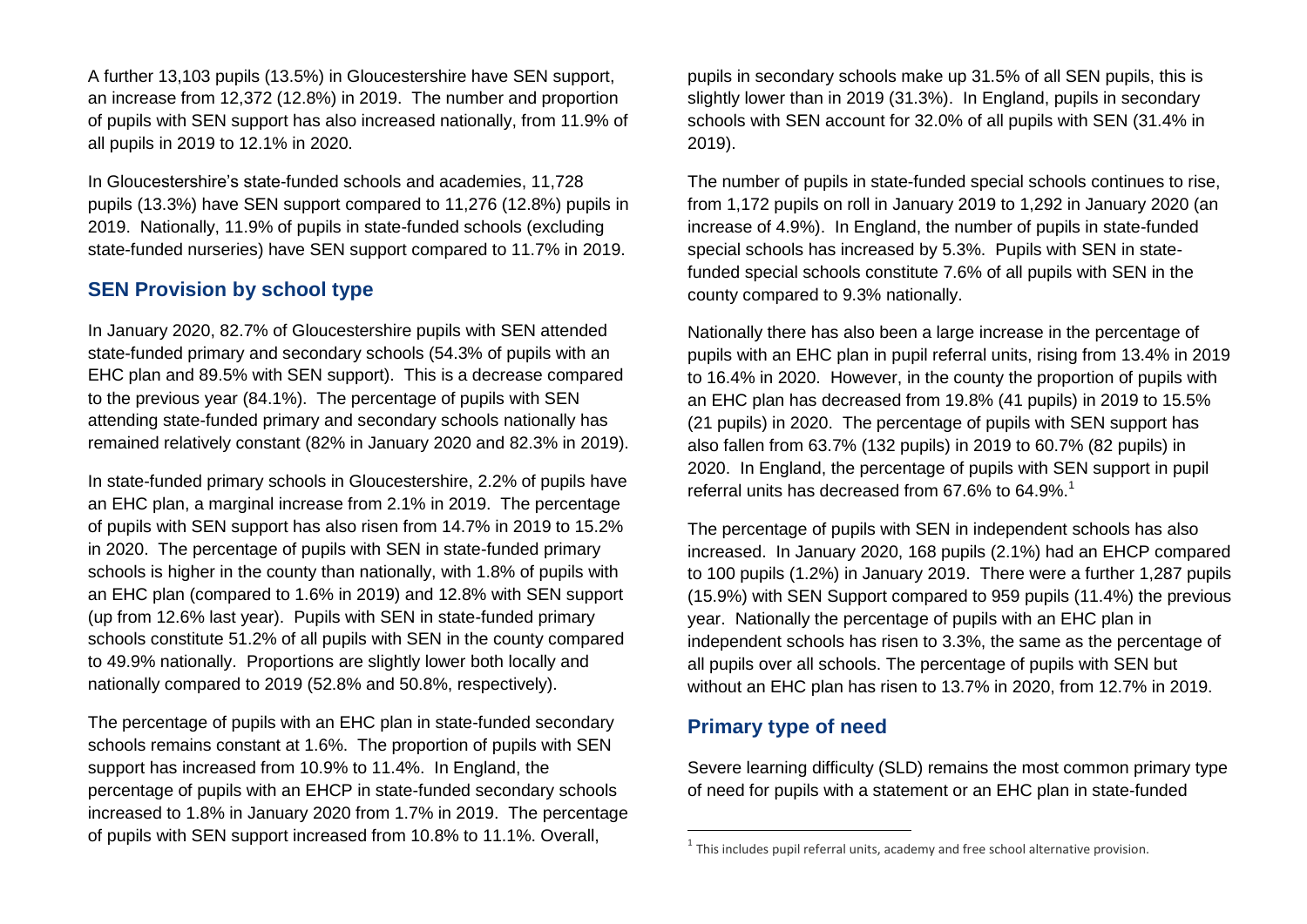schools in Gloucestershire, however, the percentage of pupils recorded as having this need has continued to decrease from 22.8% in 2017 to 19.9% in 2019. Autistic spectrum disorder (ASD) continues to be the second most prominent need identified, 19% of pupils were recorded as having this need. Nationally, ASD remains the most common primary type of need with 30% of pupils with an EHCP having this need.

There are a greater number of boys in all categories of need, although a significantly higher proportion of boys are in the ASD need category (20.9% compared to 14.6% of girls). The proportion of boys identified as having social, emotional and mental health (SEMH) needs is also higher (18.4% compared to 12.5% of girls). A higher proportion of girls are identified as having SLD (21.8% compared to 19.1% of boys) and moderate learning difficulty (MLD - 12.2% compared to 11.6% of boys).

# **Key headlines**

- 16.8% of pupils in the county have special educational needs, an increase from 15.9% in January 2019.
- 3.3% of pupils in Gloucestershire have an Education, Health and Care (EHC) plan compared to 3.0% in January 2019.
- A further 13.5% of pupils have SEN support, a rise from 12.8% in January 2019.
- Special educational needs remain more prevalent in boys than girls, with boys representing 74% of pupils with an EHCP and 62.6% of pupils with SEN support.
- In line with the national picture, the proportion of pupils with SEND is highest in the last few years of primary school, with the percentage of pupils who have SEN increasing up to 21.7% at age 10 and decreasing through secondary years.
- Severe learning difficulty (SLD) remains the most common primary type of need for pupils with a statement or an EHC plan in statefunded schools in Gloucestershire.
- The majority of pupils on SEN Support have moderate learning difficulty (MLD) as a primary type of need.
- 82.7% of Gloucestershire pupils with SEN attended state-funded primary and secondary schools in January 2020 (54.3% of pupils with an EHCP and 89.5% with SEN Support).
- The percentage of pupils with SEN in independent schools has increased, whilst there has been a decrease in the number of pupils with SEN in pupil referral units.
- In Gloucestershire's state-funded schools, 6.3% of pupils with any other Black background recorded as their ethnicity have an EHC plan. The highest incidence for SEN support in the county is among travellers of Irish heritage (32.9%).
- As in previous years, pupils with SEN are more likely to be eligible for free school meals. Pupils with EHC plans are three times more likely to be eligible for free school meals compared to pupils without SEN. The percentage of pupils with SEN support who are eligible for free school meals is more than double that for pupils with no SEN.
- Gloucestershire pupils with SEND are six times more likely to be permanently excluded than pupils with no identified SEN.
- The fixed period exclusion rate is also higher for Gloucestershire pupils with SEN - 17.54 for pupils with an EHC plan and 18.86 for pupils with SEN support, compared to 3.72 for pupils with no identified SEN.

# **Children and Young People aged 0 to 25 with an Education, Health and Care (EHC) plan (Source: SEN2 census, January 2021**

There were 4,342 children and young people aged 0 to 25 with an EHC plan maintained by the local authority in January 2021 compared to 3,922 in January 2020. This number has continued to increase to 4,570 as at 1st July 2021.

Nationally the percentage of children and young people with an EHC plan increased by 10.4% (40,588 EHCPs), from 390,109 in 2020 to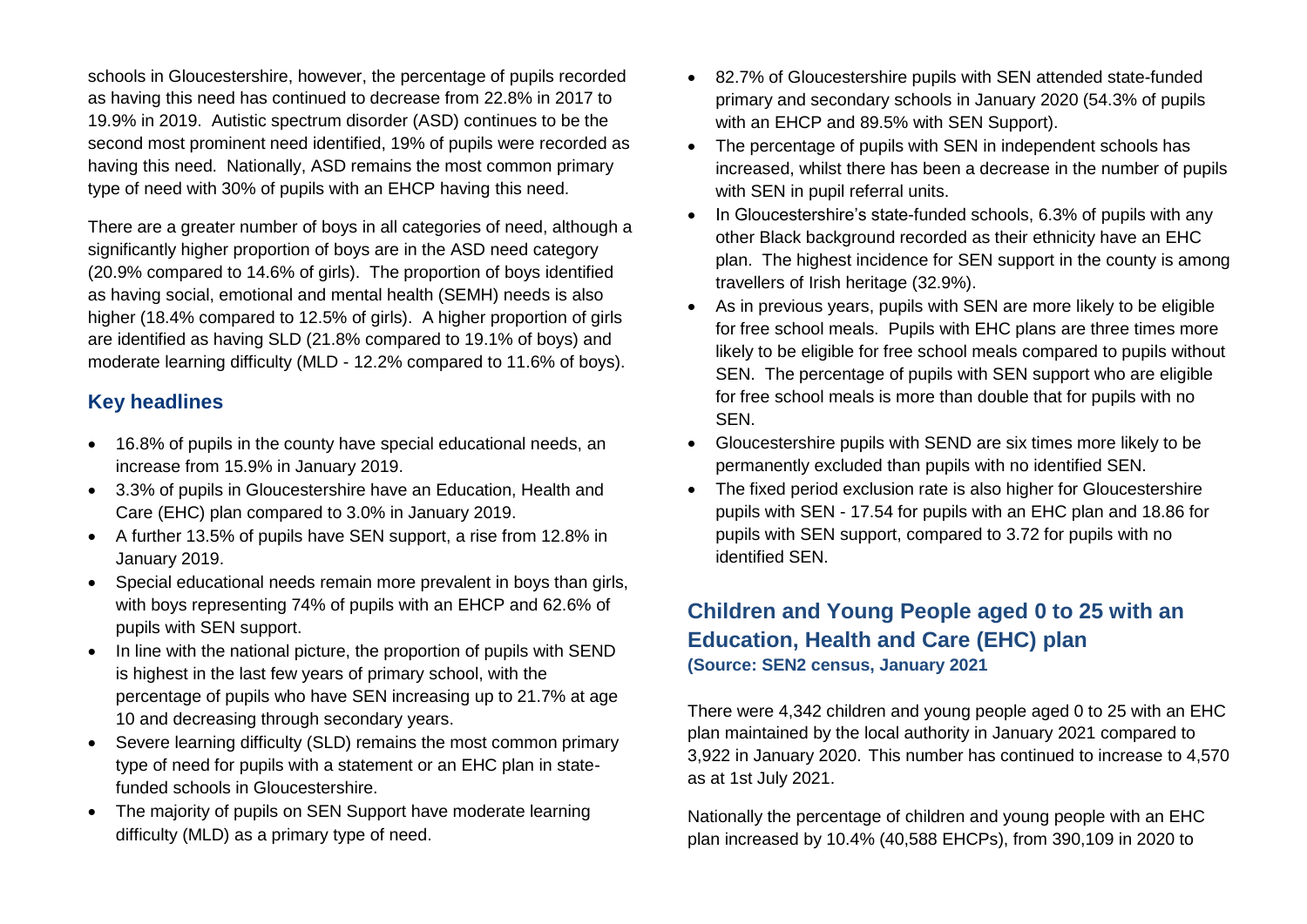430,697 in 2021. The numbers of children and young people with an EHC plan maintained by Gloucestershire's 10 statistical neighbour authorities also continued to increase from January 2020 to January 2021.

The table below shows the rate per 1,000 of 0 to 24 year olds with an EHCP in Gloucestershire as at January 2020 and January 2021 compared to Gloucestershire's statistical neighbour authorities and the national rate.

| <b>Local Authority</b>                  | Rate (Jan-20) | Rate (Jan-21) |
|-----------------------------------------|---------------|---------------|
| Bath and North East Somerset            | 21.2          | 24.2          |
| Cambridgeshire                          | 24.0          | 27.1          |
| Devon                                   | 31.0          | 34.9          |
| Dorset                                  | 28.3          | 33.0          |
| <b>Gloucestershire</b>                  | 22.3          | 24.6          |
| Hampshire                               | 23.9          | 27.6          |
| Shropshire                              | 24.0          | 24.9          |
| South Gloucestershire                   | 23.5          | 26.7          |
| West Sussex                             | 24.8          | 26.0          |
| Wiltshire                               | 27.5          | 29.6          |
| Worcestershire                          | 25.3          | 26.1          |
| <b>National</b>                         | 23.3          | 25.7          |
| <b>Statistical Neighbours (average)</b> | 25.3          | 28.0          |

**Source: Locally calculated indicator based on data submitted for the SEN2 census and ONS mid-year population estimates for 2019 (0-24 year olds)**

# **Age Range**

In Gloucestershire, children aged 5 to 10 years old continued to account for the highest percentage of children and young people with an EHC plan (37%). Prior to 2018 the majority of children with a statement or an EHC plan were aged 11 to 15; nationally children in this age range continue to account for the largest percentage with an EHC plan (35.2%) as at January 2021. The majority of children with an EHC plan maintained by the statistical neighbour authorities were also aged 11 to 15 (35%).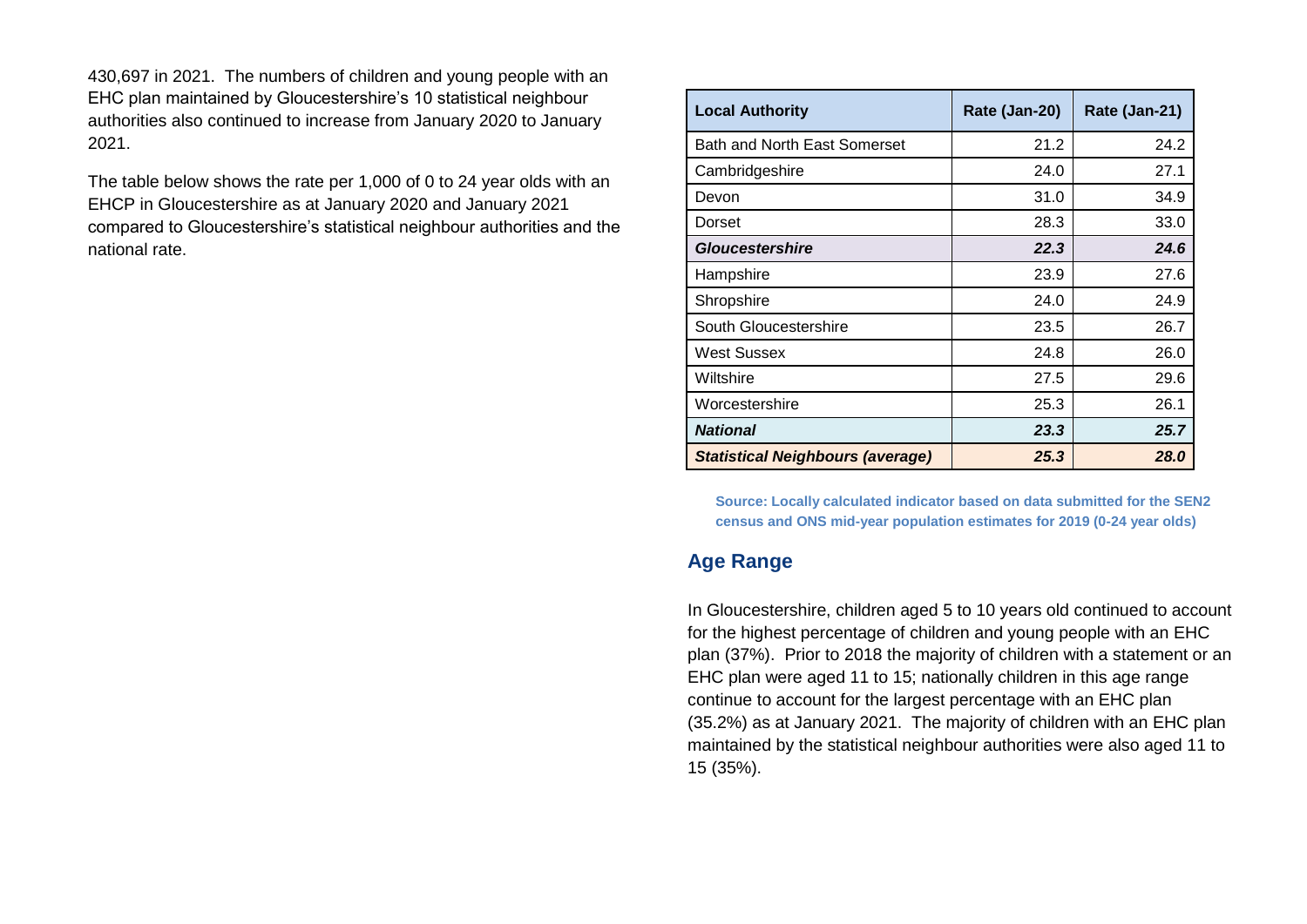Children under 5 years of age accounted for 3.7% and 3.8% of children and young people with a statement or an EHC plan in the county and nationally, respectively.



#### **Figure 1: Number of C&YP aged 0-25 with a statement or an EHCP by age range, 2010 to 2020**

From September 2014, EHC plans replaced Learning Difficulty Assessments (LDAs) for young people in post-16 education. In line with the national position, the percentage of children and young people aged 16 to 19 years old with a statement or an EHC plan (excluding LDAs) has subsequently increased year on year from January 2014 (5.8%) to January 2018 (20.3%) before stabilising in recent years. In January 2021, 19.6% of young people with an EHCP were in this age range in the county. A similar proportion of young people with an EHC plan were aged 16 to 19 in the statistical neighbour authorities (21.1%).

The percentage of young people aged 20 to 25 has also increased since the introduction of EHC plans in 2014. In the county, 3.1% of young people with an EHCP were in this age range. Nationally 6.9% of young people with an EHCP were aged 20-25 and 6.7% for the statistical neighbour authorities.

### **Establishment type**

The number of children with an EHC plan in mainstream education in Gloucestershire has continued to increase, whilst the proportion of overall EHC plans in these settings has decreased, from 46.3% in 2020 to 45.3% in 2021. Nationally and for Gloucestershire's statistical neighbour authorities, the proportion of pupils in mainstream education has increased.

In the county, among neighbouring authorities and nationally the proportion of pupils in Special Schools has continued to decrease despite increasing numbers of children in these settings. Of those pupils in special settings in the county, 28.4% were receiving provision in state-funded special schools and academies, this is a decrease compared to the previous year (29.9%) and is slightly lower than nationally (30.7%) but higher than the proportion for neighbouring authorities (27.5%). Fewer pupils with statements and EHC plans maintained by Gloucestershire were receiving provision in nonmaintained and independent special schools (4.5%) than nationally (5%) and the neighbouring authorities (5.5%).

The proportion of young people in further education in Gloucestershire has increased from 11.9% in 2020 to 12.5% in 2021. The majority of post 16 learners with a statement or an EHC plan were receiving provision in general FE colleges (10.9% in Gloucestershire compared to 13.2% nationally and 14.1% for statistical neighbour authorities). The percentage of young people receiving provision in Specialist post-16 institutions in the county (1.6%) was the same as nationally (1.6%) and lower than the statistical neighbour authorities (1.9%).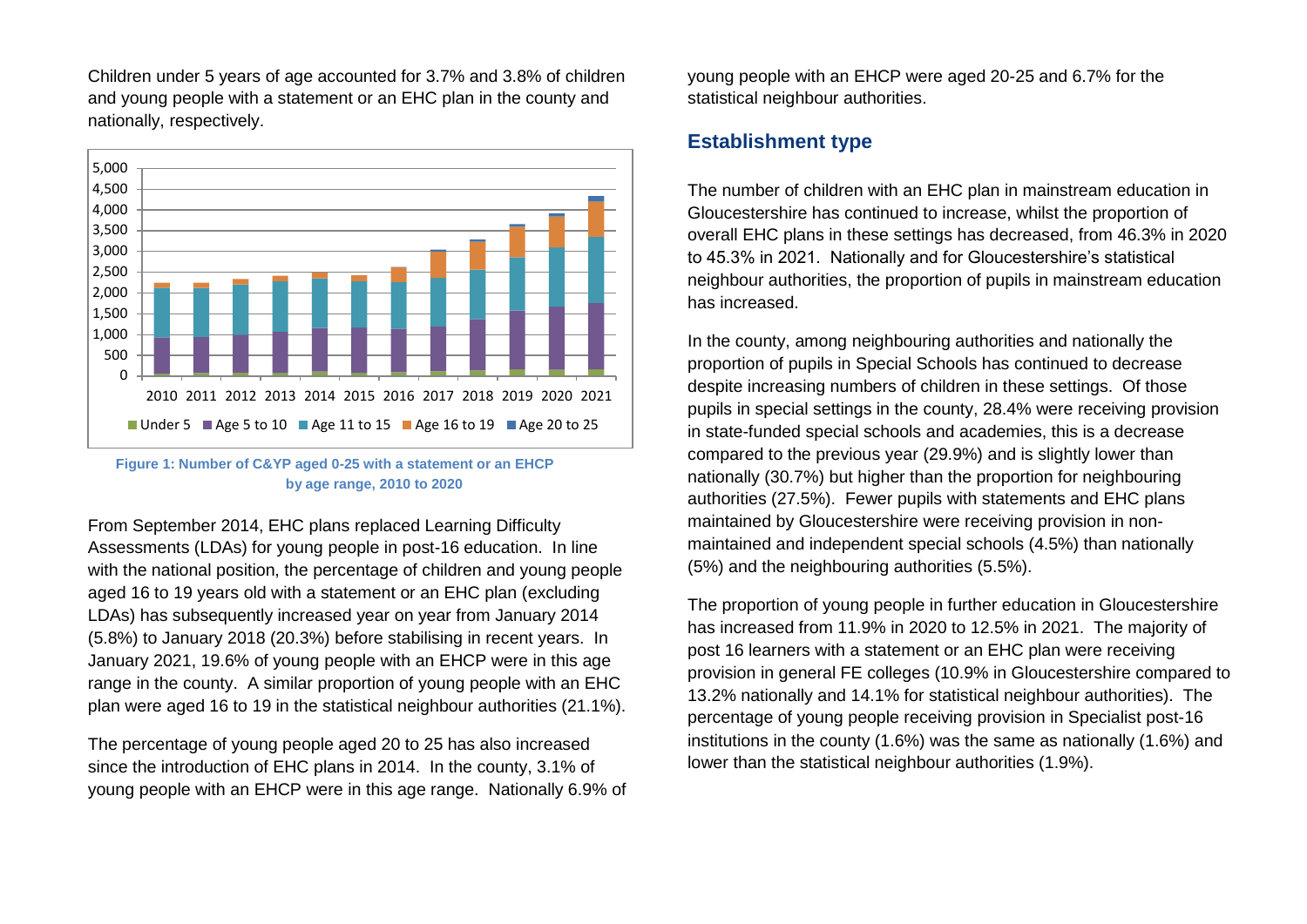

**Figure 2: Number of C&YP aged 0-25 with an EHCP in by Establishment Type, 2018 to 2021**

# **Information from SEND dashboards**

As at 1<sup>st</sup> July 2021, 4,570 children and young people aged 0 to 25 had an EHC plan maintained by the local authority. Children aged 5 to 10 continue to account for the highest percentage of children and young people with an EHC plan (37.4%), followed by young people aged 11 to 15 (36%).

Moderate learning difficulty (MLD – 26.6%) continues to be the most prevalent need recorded in a child and young person's EHC plan, followed by Social, Emotional and Mental Health needs (SEMH – 22.1%) and Autistic Spectrum Disorder (ASD – 19.3%). 2

|                                            | <b>Current</b> |         |
|--------------------------------------------|----------------|---------|
| <b>Primary Need:</b>                       | No.            | $\%$    |
| ASD - Autistic Spectrum Disorder           | 884            | 19.3%   |
| HI - Hearing Impairment                    | 49             | $1.1\%$ |
| MLD - Moderate Learning Difficulty         | 1216           | 26.6%   |
| MSI - Multi-Sensory Impairment             | 10             | $0.2\%$ |
| OTH - Other                                | 0              | $0.0\%$ |
| PD - Physical Disability                   | 269            | $5.9\%$ |
| PMLD- Profound & Multiple Learn Diff       | 78             | 1.7%    |
| SEMH - Social, Emotional and Mental Health | 1010           | 22.1%   |
| SLCN - Speech Lang & Comm Needs            | 765            | 16.7%   |
| <b>SLD - Severe Learning Difficulty</b>    | 157            | $3.4\%$ |
| SPLD - Specific Learning Diff              | 96             | 2.1%    |
| VI - Visual Impairment                     | 36             | $0.8\%$ |

Of the 4,570 children and young people with an EHC plan, 4.4% are children in care, 1.4% are subject of a Child Protection Plan and 5.1% are children in need.

 $\overline{a}$ 

 $<sup>2</sup>$  Based on the need recorded in the child / young person's EHC plan. This may differ to the need</sup> designated by a school in the January School Census.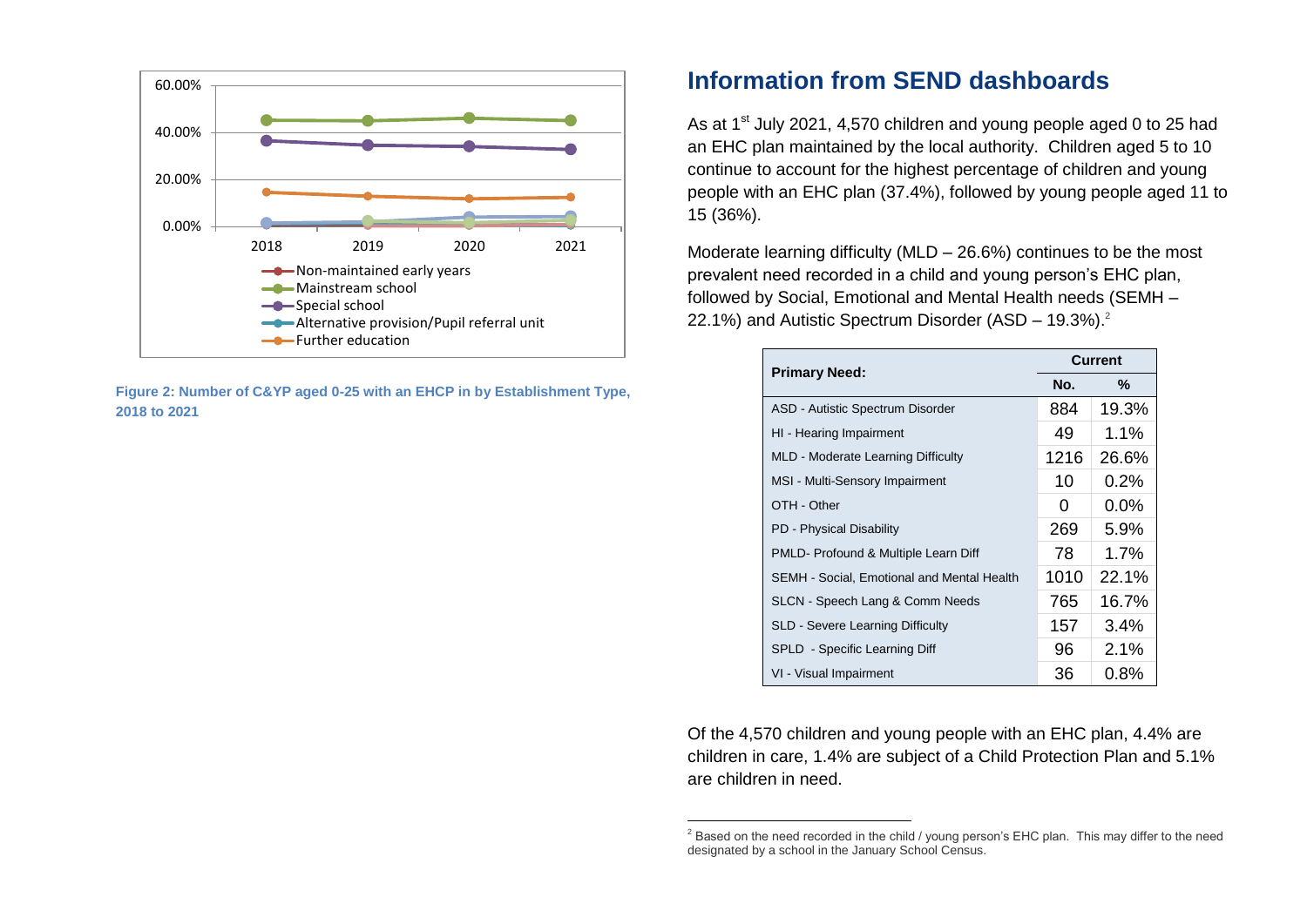The following table provides a breakdown of the number of children and young people with an EHCP by provision type.

| <b>Provision Type:</b>                                    | No.   | $\%$    |
|-----------------------------------------------------------|-------|---------|
| EY settings                                               | 82    | 1.8%    |
| <b>State-funded Primary</b>                               | 1,193 | 26.1%   |
| State-funded Secondary                                    | 734   | 16.1%   |
| State-funded Special                                      | 1,215 | 26.6%   |
| <b>OLA State-funded Primary</b>                           | 23    | 0.5%    |
| <b>OLA State-funded Secondary</b>                         | 37    | 0.8%    |
| <b>OLA State-funded Special Schools</b>                   | 22    | 0.5%    |
| <b>Alternative Provision School</b>                       | 27    | 0.6%    |
| <b>OLA Alternative Provision Schools</b>                  | 5     | 0.1%    |
| NMS / Independent Schools / Social Care placement         | 322   | 7.0%    |
| General FE / Training Providers                           | 437   | $9.6\%$ |
| Special Post 16 Institutions (SPIs)                       | 71    | 1.6%    |
| Child missing education                                   | 2     | 0.0%    |
| <b>Elective Home Education</b>                            | 60    | 1.3%    |
| No registered base - Awaiting provision                   | 230   | 5.0%    |
| No registered base - Consider cease / cease letter issued | 110   | 2.4%    |

The following table provides further information about the registered bases recorded on Capita for the 238\* pupils included under the 'No registered base – Awaiting provision' category:

| <b>Registered base on Capita</b> | No. |
|----------------------------------|-----|
| <b>EHCP - Personal Budget</b>    |     |
| $E HCP = EY$                     |     |
| <b>EHCP - Awaiting Placement</b> |     |

| EHCP - CIC OOC                                | 3  |
|-----------------------------------------------|----|
| <b>EHCP - EOTAS</b>                           | 9  |
| EHCP - Miscelleneous - C                      | 1  |
| EHCP - Moved In waiting placement             | 16 |
| <b>EHCP - Placement Referral Sent</b>         | 23 |
| EHCP - Placement not yet identified           | 77 |
| <b>EHCP - Tutor Long Term</b>                 | 7  |
| <b>EHCP - Tutoring</b>                        | 24 |
| <b>EHCP Traineeship</b>                       | 1  |
| <b>EHCP Waiting confirmation of placement</b> | 2  |
| Blank (no base recorded)                      | 2  |

\*Please note the data for the awaiting provision table is as at  $5<sup>th</sup>$  July 2021, therefore, the figures in the above table are slightly higher than those included in the provision table.

### **Assessment process**

During the 2019/20 academic year, 695 initial requests were made for assessment for an EHC plan. This is an increase of 134 (23.9%) compared to the previous academic year when 561 requests were made. This academic year to date (1st September 2020 to 31<sup>st</sup> June 2021), 674 requests have been made; fewer requests were received during the same period in 2019/20 (606). The majority of requests received are for pupils aged 5 to 10.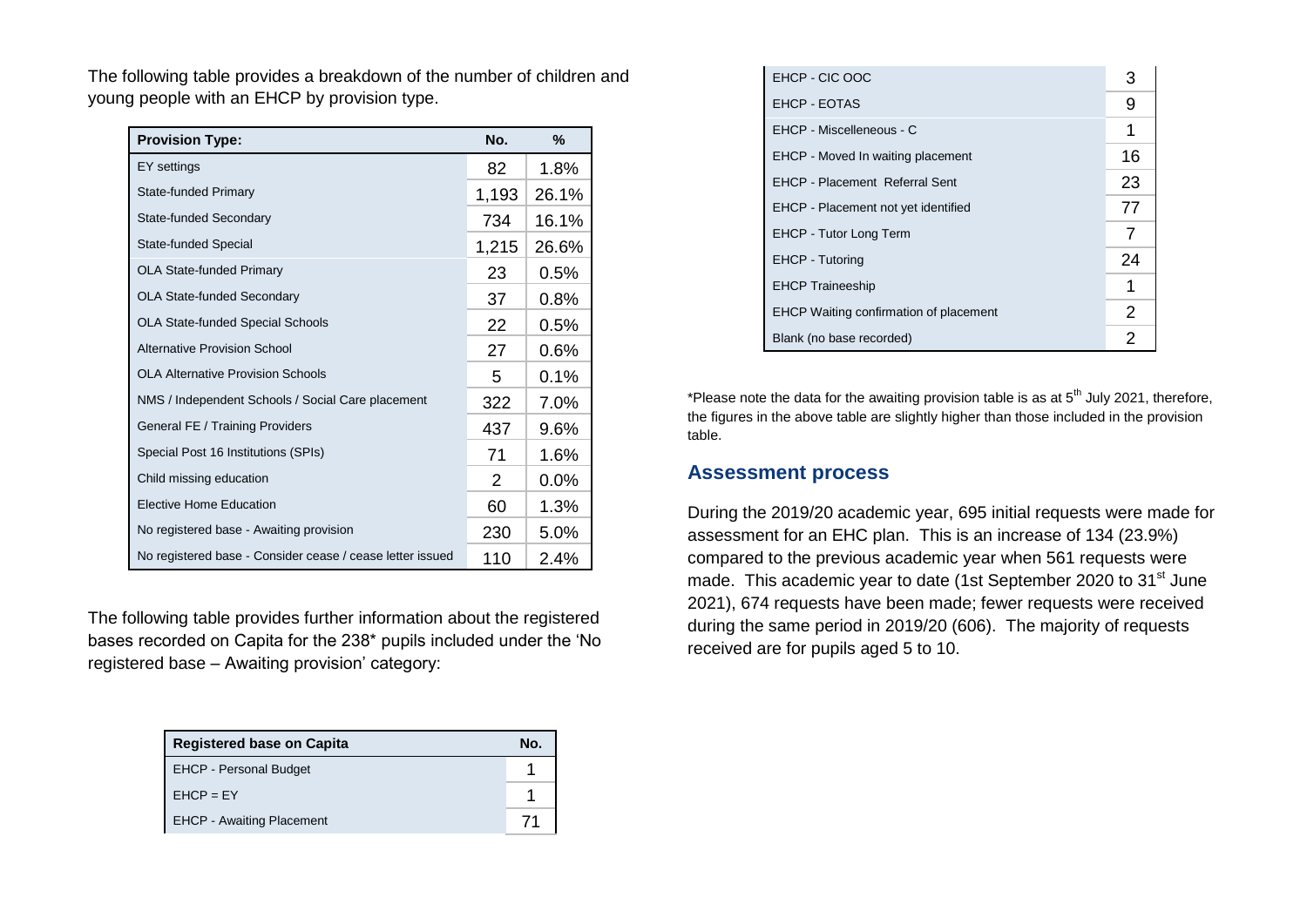

The majority of requests continue to be received from schools (540 – 77.7% in 2019/20). However, there was a large increase in the number of requests made by parents during the 2019/20 academic year (137) compared to the previous academic year (96).



### **New EHC plans issued**

During the academic year to date (1<sup>st</sup> September 2020 to 30th June 2021), 503 new EHC plans have been issued for children and young people aged 0 to 25. This is an increase compared to the same period during the previous academic year (421). The majority of new EHCPs issued are for pupils aged 5 to 10. SEMH is the most prevalent need identified in new EHCPs issued.

# **New EHC plans issued within time limits**

During the 2019/20 academic year, 88.1% (443/503) of new plans were issued within the 20 week timescale excluding exceptions, and 85.2% (449/527) within timescale including exception cases. This is a decrease compared to the previous academic year (99.8% (489/490) and 99.6% (490/492) respectively).

This academic year to date (1st September 2020 to 30<sup>th</sup> June 2021), 47.5% (188/396) of new plans have been issued within the 20 week timescale excluding exceptions, and 37.8% (190/503) within timescale including exception cases.

The following charts show the percentage of new EHC plans issued within timescales on a monthly basis over the last four academic years (including the 2020/21 academic year to date). These reflect the decrease in the percentage of new EHC plans issued within timescales due to COVID-19. Of the new EHCPs issued during the 2019/20 academic year, 15 had a COVID-19 related exception recorded rising to 92 for those issued during the 2020/21 academic year.